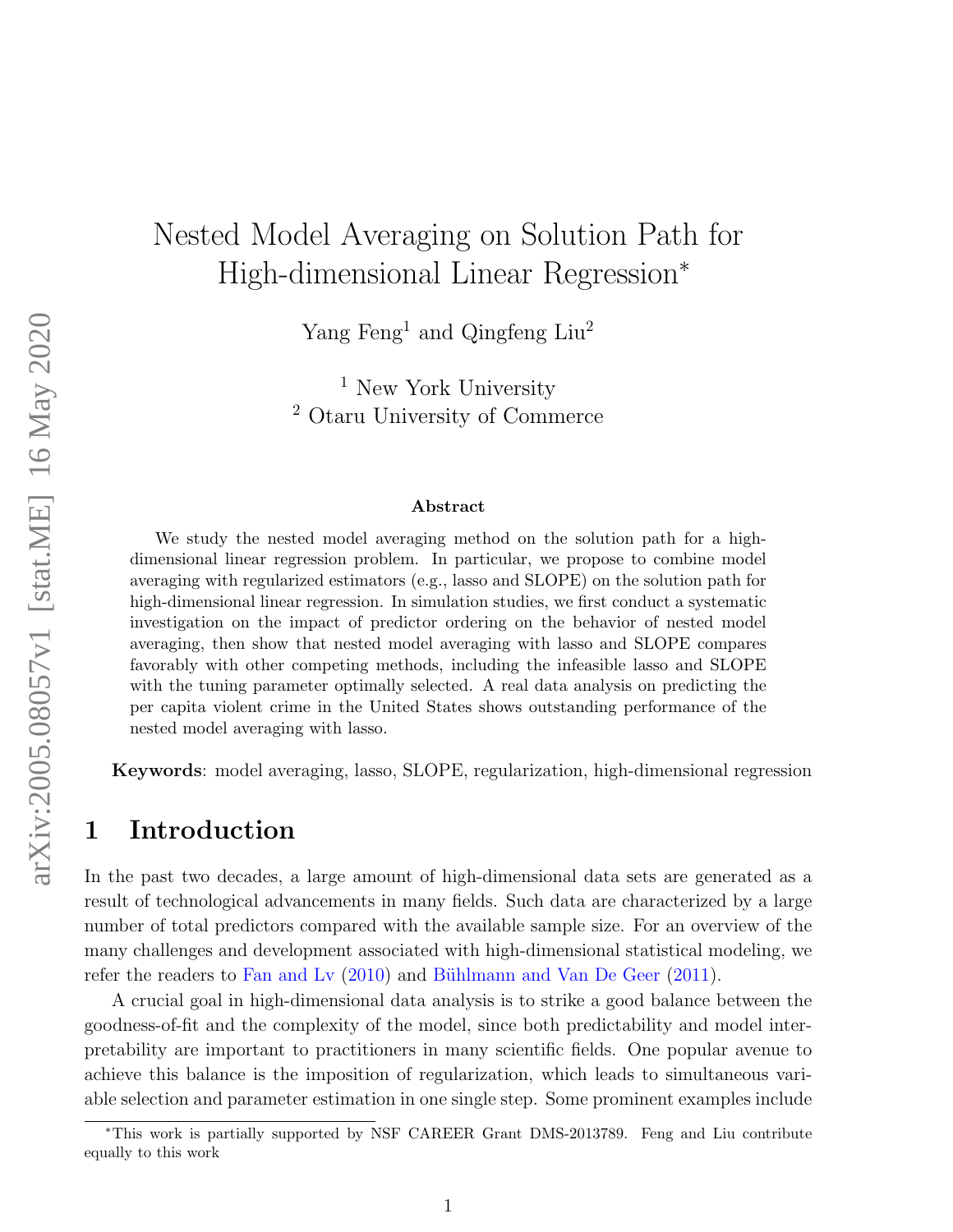lasso [\(Tibshirani,](#page-14-0) [1996\)](#page-14-0), SCAD [\(Fan and Li,](#page-12-1) [2001\)](#page-12-1), adaptive lasso [\(Zou,](#page-14-1) [2006\)](#page-14-1), MCP [\(Zhang,](#page-14-2) [2010\)](#page-14-2) among others. Recently, motivated by controlling the false positive rate, [Bogdan et al.](#page-12-2) [\(2015\)](#page-12-2) proposed the SLOPE, where the  $L_1$ -sorted norm is used in the penalty form.

For those regularized estimation methods, there has been abundant research [\(Zhao and](#page-14-3) [Yu,](#page-14-3) [2006;](#page-14-3) [Wainwright,](#page-14-4) [2009;](#page-14-4) [Zhang,](#page-14-2) [2010\)](#page-14-2) on their theoretical properties in various aspects. Those attractive properties usually require us to properly specify the penalty parameter, the determination of which generally depends on some unknown quantities. As a result, a data-driven choice of the penalty parameter under high-dimensional settings has been an important research question. It is widely acknowledged that the traditional cross-validation and classic information criteria AIC and BIC may not perform well in high-dimensional scenarios. Some new tuning parameter selection methods tailed for high-dimensional settings were developed [\(Chen and Chen,](#page-12-3) [2008;](#page-12-3) [Fan and Tang,](#page-13-1) [2013;](#page-13-1) [Feng and Yu,](#page-13-2) [2018\)](#page-13-2).

An alternative approach to tuning parameter selection, or more generally model selection, is through model averaging. For linear models, [Hansen](#page-13-3) [\(2007\)](#page-13-3) proposed Mallows model averaging (MMA) for nested models and showed it is asymptotically optimal in the sense of achieving the lowest possible squared error in a class of discrete model average estimators. [Wan et al.](#page-14-5) [\(2010\)](#page-14-5) extended MMA to handle non-nested models and showed the optimality of MMA hold for continuous model weights. [Liu and Okui](#page-13-4) [\(2013\)](#page-13-4) and [Liu et al.](#page-13-5) [\(2016\)](#page-13-5) extended MMA to linear regression models with heteroscedastic errors. [Zhang et al.](#page-14-6) [\(2016\)](#page-14-6) studied the optimal model averaging for generalized linear models and generalized linear mixed-effect models. For high-dimensional data analysis, [Feng et al.](#page-13-6) [\(2020\)](#page-13-6) developed a new algorithm to admit a large number of candidate models. The idea of model averaging has extended to various areas such as instrumental variable estimation [\(Kuersteiner and Okui,](#page-13-7) [2010\)](#page-13-7), factor-augmented regression [\(Cheng and Hansen,](#page-12-4) [2015\)](#page-12-4), quantile regression [\(Lu and](#page-13-8) [Su,](#page-13-8) [2015\)](#page-13-8), semiparametric ultra high-dimensional models, GARCH-type models [\(Liu et al.,](#page-13-9) [2020\)](#page-13-9) and so on. See [Moral-Benito](#page-13-10) [\(2015\)](#page-13-10) and [Steel](#page-14-7) [\(2017\)](#page-14-7) for overviews of model averaging in economics and a book treatment on comparing model averaging and model selection in [Claeskens and Hjort](#page-12-5) [\(2008\)](#page-12-5).

The main contribution of this work is two-fold. First, we propose to couple the nested model averaging method with regularization methods including lasso and SLOPE, and demonstrate that this coupling is very effective that leads to a smaller empirical risk than competing methods, including lasso and SLOPE with their tuning parameters optimally selected with the knowledge of true regression coefficients. Second, we investigate the impact of predictor ordering on the behavior of nested model averaging and show the correct ordering help to reduce the in-sample loss substantially.

The rest of the paper is organized as follows. In Section [2,](#page-2-0) we introduce the nested model averaging framework and described the lasso-ma and slope-ma as two illustrating examples. Section [3](#page-5-0) demonstrates the impact of variable ordering for model averaging estimates, and compared the model averaging models with competing model selection methods. In Section [4,](#page-11-0) we compare the nested model averaging methods with the corresponding model selection methods on a real data for predicting per-capita violent crimes. We conclude the paper with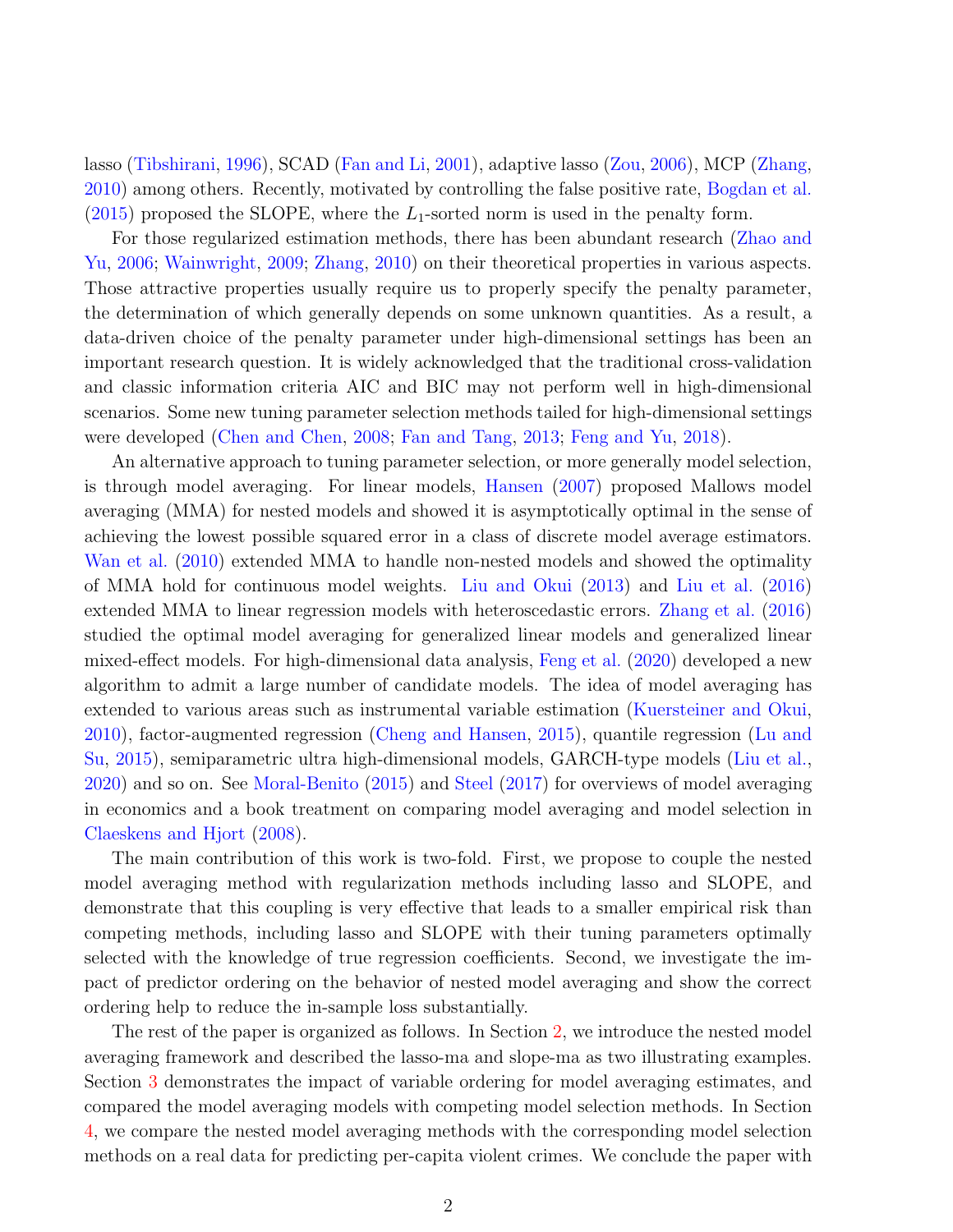a short discussion in Section [5.](#page-12-6)

# <span id="page-2-0"></span>2 Nested Model Averaging

Suppose we observe *n* i.i.d. pairs  $\{(X_i, Y_i)\}_{i=1}^n$  from  $(x, y)$  where

<span id="page-2-1"></span>
$$
y = \mu + \epsilon = x'\beta + \epsilon,\tag{1}
$$

in which  $\beta$  is the true regression coefficient, x is the p-dimensional feature vector, and  $\epsilon$  is the random error with  $E\epsilon = 0$  and  $E\epsilon^2 = \sigma^2$ . Let  $X = [X'_1, X'_2, \cdots, X'_n]'$  be the  $n \times p$  design matrix and  $Y = [Y_1, Y_2, \cdots, Y_n]'$  the  $n \times 1$  response vector. For a given coefficient vector estimate  $\hat{\beta}$ , we define the loss function and the risk function as  $L_n(\hat{\beta}) = ||X(\hat{\beta} - \beta)||_2^2$  and  $R_n(\hat{\beta}) = EL_n(\hat{\beta})$ . Our goal is to find  $\hat{\beta}$  such that  $L_n(\hat{\beta})$  and  $R_n(\hat{\beta})$  are as small as possible.

Suppose we are given a total of K candidate regression models as  $\mathcal{M} = \{M_1, \cdots, M_K\},\$ where the corresponding estimate for  $\mu$  is  $\hat{\mu}_k$  for  $M_k$ , for  $k = 1, \dots, K$ . The idea of frequentist model averaging [\(Hansen,](#page-13-3) [2007;](#page-13-3) [Wan et al.,](#page-14-5) [2010;](#page-14-5) [Zhang et al.,](#page-14-6) [2016\)](#page-14-6) is to consider the following weighted average of those K estimate:  $\hat{\mu}(x, w) = \sum_{k=1}^{K} w_k \hat{\mu}_k$ , where  $w = (w_1, \dots, w_K)^T$ is a weight vector in the unit simplex in  $R<sup>K</sup>$ :

$$
\mathcal{H}_K = \left\{ w \, | \, w \in [0,1]^K, \sum_{k=1}^K w_k = 1 \right\}.
$$
\n(2)

Here, we consider the k-th candidate model  $M_k$  to be the linear model in [\(1\)](#page-2-1) with regressors in  $S_k \subset \{x_1, x_2, \cdots, x_p\}$ , for  $k = 1, \cdots, K$ . In addition, we define  $s_k = \text{card}(S_k)$  as the number of predictors in  $S_k$ . We focus on the situation with nest candidate models, where  $S_k \subset S_{k'}$ for  $k < k'$ . For those K candidate models, [Hansen](#page-13-3) [\(2007\)](#page-13-3) and [Wan et al.](#page-14-5) [\(2010\)](#page-14-5) introduced the so called Mallows' Model Averaging (MMA) to choose  $w \in \mathcal{H}_K$  that minimizes

$$
C_n(w) = \sum_{i=1}^n (Y_i - \hat{\mu}(x, w))^2 + 2\hat{\sigma}^2 s(w), \tag{3}
$$

where  $\hat{\sigma}^2$  is an estimate of  $\sigma^2$  and  $s(w) = \sum_{k=1}^K w_k s_k$  is the effective number of parameters for the model averaging estimate with weight vector  $w$ . [Wan et al.](#page-14-5) [\(2010\)](#page-14-5) showed such an estimate is asymptotically optimal in the sense of achieving the lowest possible loss among all model average estimators.

For a low-dimensional problem, one could consider all potential subsets to form candidate models and use the corresponding ordinary least square estimates. However, this strategy quickly becomes prohibitive when the dimension is moderately large (e.g.,  $p > 50$ ) since the total number of models grows exponentially with p. As a result, researchers have advocated the use of MMA when the candidate models are nested [\(Hansen,](#page-13-3) [2007;](#page-13-3) [Wan et al.,](#page-14-5) [2010\)](#page-14-5). These nested models correspond to a particular ordering of the predictors. Next, we describe two specific nested model averaging methods on solution paths generated from lasso (Section [2.1\)](#page-3-0) and SLOPE (Section [2.2\)](#page-4-0), respectively.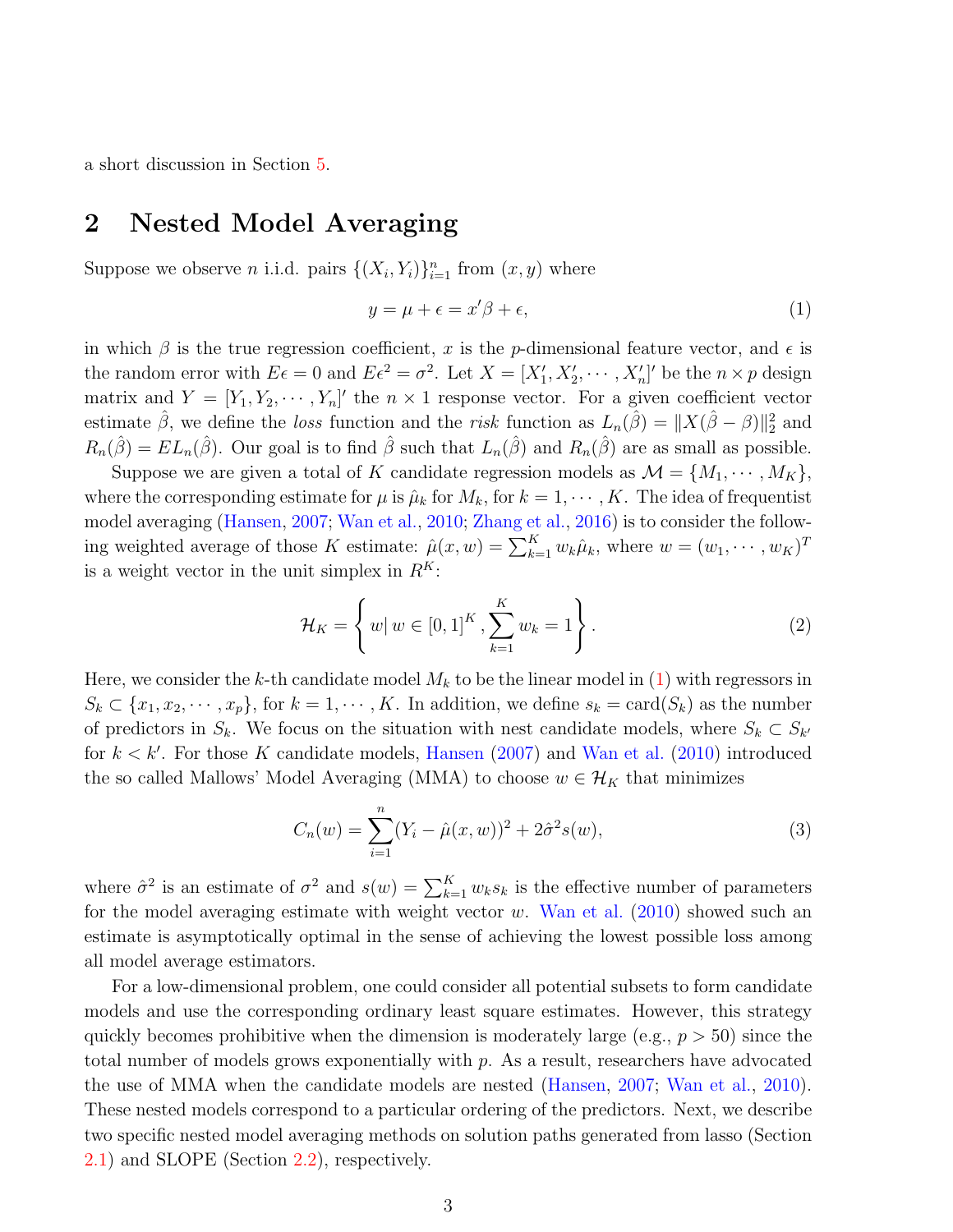#### <span id="page-3-0"></span>2.1 Lasso: Cross-validation and Model Averaging

[Tibshirani](#page-14-0) [\(1996\)](#page-14-0) proposed the lasso procedure to simultaneously conduct variable selection and parameter estimation. The lasso estimator is given by

$$
\hat{\beta}_{lasso}(\lambda) = \arg\min_{\beta} \left\{ \frac{1}{2} ||Y - X\beta||_2^2 + \lambda ||\beta||_1 \right\},\tag{4}
$$

where  $\lambda$  is the regularization parameter. Under certain regularity conditions, lasso is able to achieve model selection consistency [\(Zhao and Yu,](#page-14-3) [2006;](#page-14-3) [Wainwright,](#page-14-4) [2009\)](#page-14-4) when  $\lambda$  is chosen properly. In practice, one popular algorithm to calculate the lasso solution path is the glmnet algorithm [\(Friedman et al.,](#page-13-11) [2009\)](#page-13-11), where  $\lambda$  decreases from  $\lambda_1 = \lambda_{\text{max}}$  to  $\lambda_K = \eta \lambda_{\text{max}}$ , where  $\lambda_{\text{max}}$  is the maximum  $\lambda$  that leads to a non-zero solution and  $\eta$  is a small constant.<sup>[1](#page-3-1)</sup> To achieve a small prediction error, one popular choice of the  $\lambda$  is done through cross-validation. To remove potential bias, we follow [Belloni and Chernozhukov](#page-12-7) [\(2013\)](#page-12-7) to conduct an ordinary least square estimate on the the active predictors corresponding to the lasso estimate with  $\lambda$  chosen by cross-validation. In particular, we consider the lasso-ols estimate as defined in

$$
\hat{\mu}_{lasso-ols} = X \hat{\beta}_{lasso-ols},\tag{5}
$$

where  $\hat{\beta}_{lasso-ols} = [X'_{S(\lambda_{cv})} X_{S(\lambda_{cv})}]^{-1} X'_{S(\lambda_{cv})} Y$ , where  $X_S$  represent the design matrix X with column S, and  $S(\lambda_{cv})$  is the support corresponding to the lasso estimate with  $\lambda$  chosen by 10-fold cross-validation. It is shown in [Belloni and Chernozhukov](#page-12-7) [\(2013\)](#page-12-7) that lasso-ols possesses better asymptotic property than the original lasso estimate.

Although the strategy of choosing  $\lambda$  by cross-validation works well for prediction under a low-dimensional setting, a data-driven choice for  $\lambda$  under high-dimensional settings remains an important open research question, and the optimal choice usually depends on the specific setup and the research question. Naturally, we could perform model averaging on all available solutions on the solution path.

To fix idea, for the sequence of lasso solutions indexed by  $\lambda$ , we apply model averaging method on those solutions using the coordinate-wise descent algorithm developed in [Feng](#page-13-6) [et al.](#page-13-6) [\(2020\)](#page-13-6). Note that the support of the solutions  $\hat{\beta}_{lasso}(\lambda_k)$  for  $k = 1, \cdots, K$  are nested, which is in line with the nested model averaging framework. However, different from the original MMA [\(Hansen,](#page-13-3) [2007\)](#page-13-3), we use the lasso solutions directly without further running an ordinary least square on the corresponding support. We observe this practice tends to provide more stable solutions than the lasso-ols based model averaging, especially when the dimension of the problem is relatively large. Now, we define the lasso-ma solution as

$$
\hat{\mu}_{lasso-ma} = X \left[ \sum_{k=1}^{K} w_k^{lasso} \hat{\beta}_{lasso}(\lambda_k) \right], \qquad (6)
$$

<span id="page-3-1"></span><sup>&</sup>lt;sup>1</sup>A typical choice when  $p > n$  is  $\eta = 0.01$  and  $K = 100$  with the  $\lambda$  sequence equal spaced in logarithmic scale.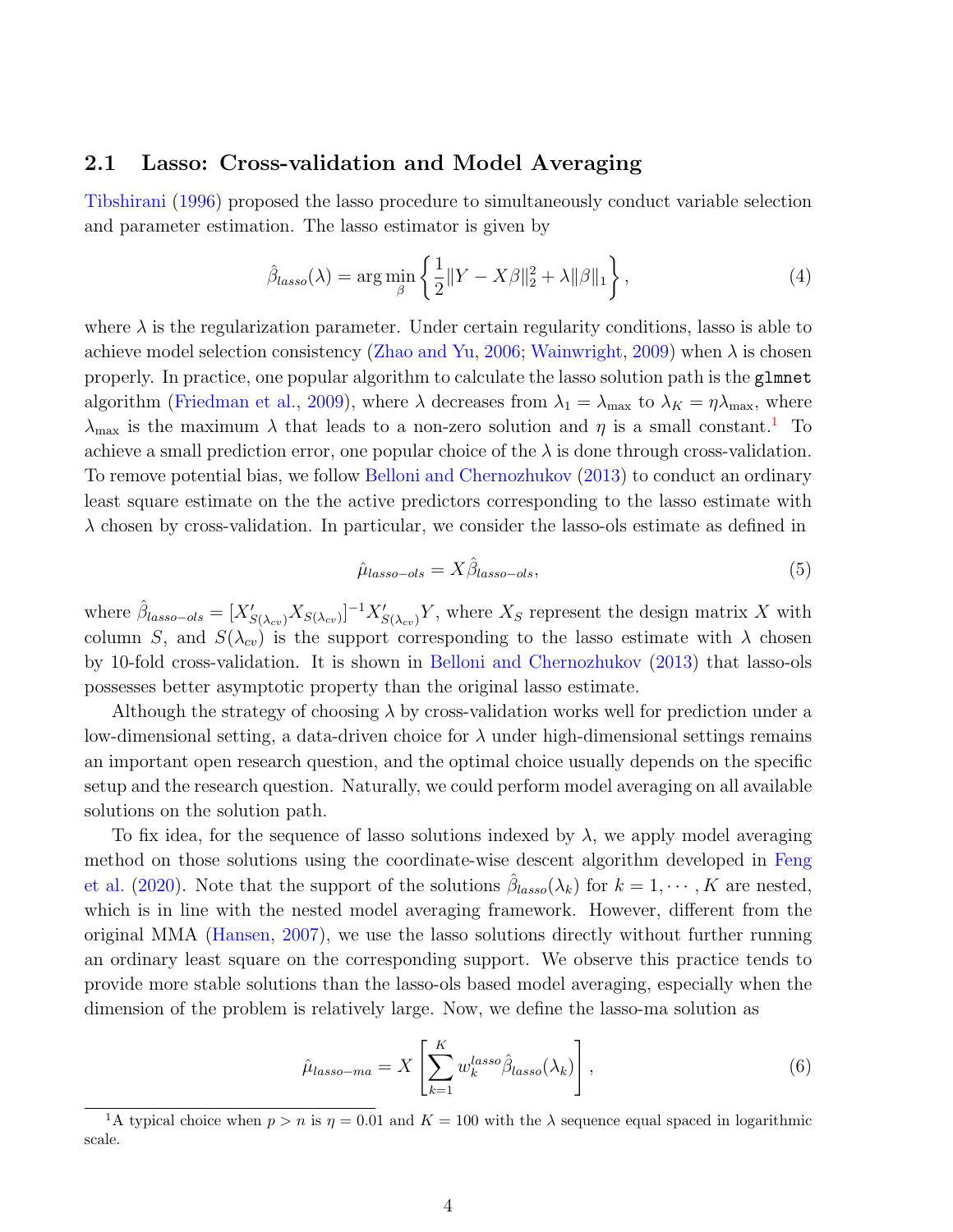where the weight vector  $w^{lasso} = (w_1^{lasso}, \dots, w_K^{lasso})^T \in \mathcal{H}_K$  minimizes

$$
||Y - \hat{\mu}_{lasso-ma}||_2^2 + 2\hat{\sigma}_{lasso}^2 \sum_{k=1}^K w_k s_k,
$$
\n(7)

where  $s_k = ||\hat{\beta}_{lasso}(\lambda_k)||_0$  is the number of active predictors corresponding to solution  $\beta_{lasso}(\lambda_k)$ and  $\hat{\sigma}_{lasso}^2$  is the mean squared residuals corresponding to  $\hat{\beta}_{lasso}(\lambda_{cv})$ . Note that when lasso possesses the model selection consistency for certain  $\lambda$ , the solution path would correspond to the "correct" ordering introduced in Section [3.1,](#page-6-0) which would in turn lead to a small empirical risk.

For comparison purposes, we would like to consider an "infeasible" estimate on the lasso solution path, which gives us the smallest in-sample loss. More specifically, we define the lasso-optimal solution as

$$
\hat{\mu}_{lasso-optimal} = X \hat{\beta}_{k^*}^{lasso},\tag{8}
$$

where

$$
k^* = \arg\min_k \|X(\hat{\beta}_k^{lasso} - \beta)\|_2^2.
$$
\n(9)

This "infeasible" solution would give us the "best" possible lasso estimate on the solution path if we know the true coefficient vector  $\beta$ . The motivation of considering this "infeasible" estimate is that it shows the full potential of lasso estimate without looking at the performance corresponding to different ways to select the tuning parameter  $\lambda$ . In the simulation section, we will compare lasso-ols, lasso-ma, and lasso-optimal in terms of in-sample loss.

#### <span id="page-4-0"></span>2.2 SLOPE: False Discovery Rate Control and Model Averaging

When the model selection consistency conditions (e.g., the irrepresentable condition) for lasso hold, we expect the lasso-ma estimate to work well. However, it is observed in the literature that such conditions are very difficult to be satisfied in more practical settings [\(Su](#page-14-8) [et al.,](#page-14-8) [2017\)](#page-14-8). In particular, [Su et al.](#page-14-8) [\(2017\)](#page-14-8) showed that on the lasso solution path, the false discoveries (i.e., the noise variables) usually appear before some important variables, which would, in turn, cause the lasso-ma to have a sizeable empirical risk. As a result, we would like to investigate some alternative regularization methods.

[Bogdan et al.](#page-12-2) [\(2015\)](#page-12-2) proposed SLOPE (Sorted L-One Penalized Estimation), a regularization method to solve the high-dimensional linear regression problem, which aims to control the false discovery rate (FDR) at certain level. In particular, for any given FDR threshold  $q \in (0,1)$ , SLOPE is defined as

$$
\hat{\beta}_{SLOPE}(q) = \arg \min_{\beta} \left\{ \frac{1}{2} ||Y - X\beta||_2^2 + \sum_{j=1}^p \tau_j |\beta_{(j)}| \right\},\tag{10}
$$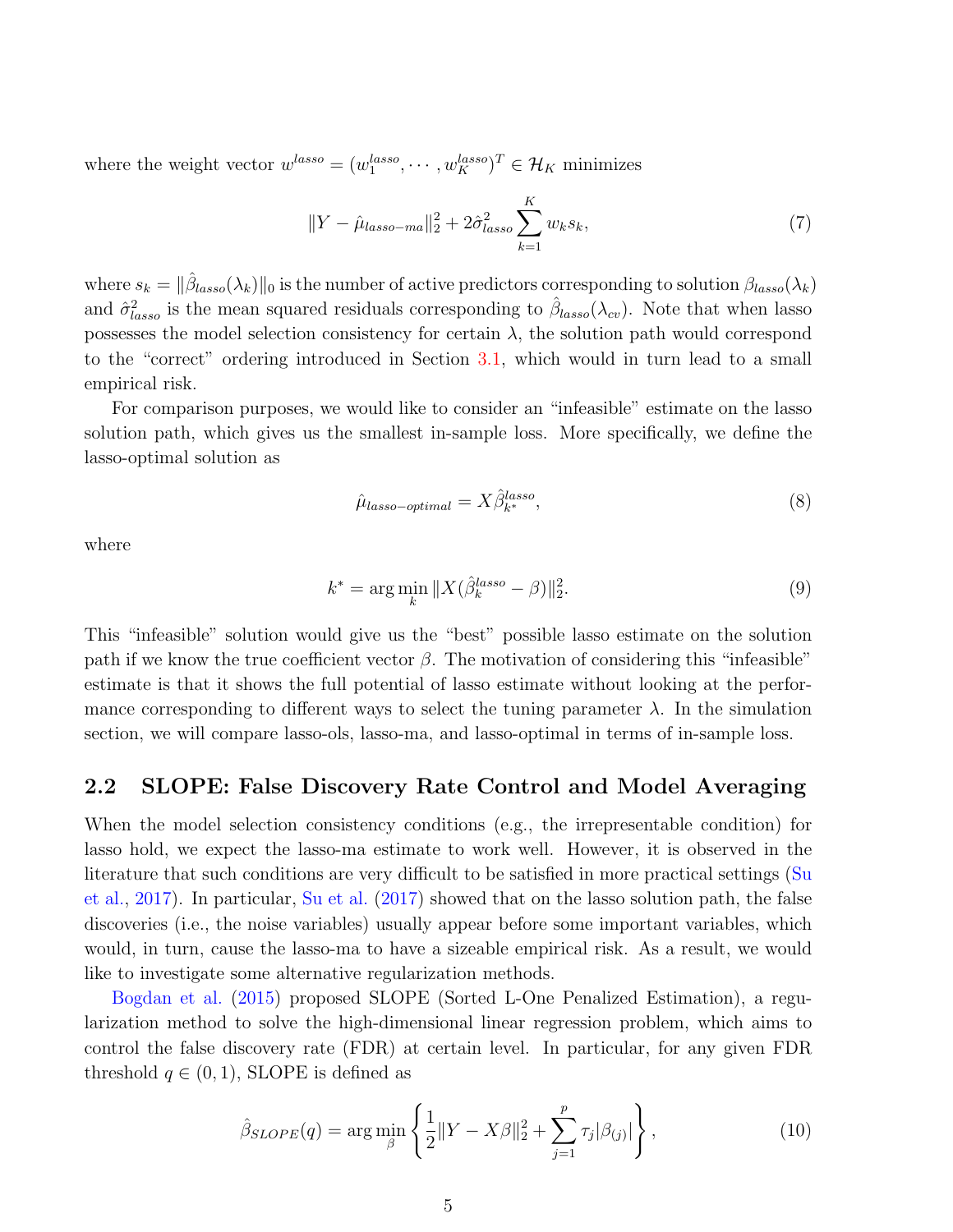where  $\beta_{(j)}$  is the j-th order statistic of  $\beta = (\beta_1, \dots, \beta_p)'$  and the penalty  $\tau_j = z(1-j \cdot q/(2p)),$ in which  $z(\cdot)$  is the quantile of a standard normal distribution. This particular choice of weights enables us to control the FDR at given threshold  $q$  [\(Bogdan et al.,](#page-12-2) [2015\)](#page-12-2). [Su and](#page-14-9) [Candes](#page-14-9) [\(2016\)](#page-14-9) showed that SLOPE is adaptive to unknown sparsity and is minimax optimal for a certain class of parameter space. Admittedly, one still need to choose the threshold  $q$ to get a final estimate. Here, we propose to apply the model average method on the SLOPE solutions for a sequence of increasing  $q$  values. In the numerical results, we consider the solution path  $\{\hat{\beta}_{SLOPE}(q_k), k = 1, \cdots, 9\}$ , where  $q_k = 10^{k-11}$ . Here, we have in total  $K = 9$ SLOPE solutions.

Following a similar strategy as lasso-ols, we define SLOPE-ols as

$$
\hat{\mu}_{SLOPE-ols} = X \hat{\beta}_{SLOPE-ols}(q_{cv}),\tag{11}
$$

where  $\hat{\beta}_{SLOPE-ols}(q_{cv}) = [X'_{S(q_{cv})} X_{S(q_{cv})}]^{-1} X'_{S(q_{cv})} Y$ , where  $S(q_{cv})$  is the support corresponding to the SLOPE estimate with  $q$  chosen by 10-fold cross-validation.

We would like to introduce the model averaging estimate for the SLOPE solutions. In particular, we define the SLOPE-ma solution as

$$
\hat{\mu}_{SLOPE-ma} = X \left[ \sum_{k=1}^{K} w_k^{SLOPE} \hat{\beta}_{SLOPE}(q_k) \right], \tag{12}
$$

where the weight vector  $w^{SLOPE} = (w_1^{SLOPE}, \dots, w_K^{SLOPE})^T \in \mathcal{H}_K$  minimizes

$$
||Y - \hat{\mu}_{SLOPE-ma}||_2^2 + 2\hat{\sigma}_{SLOPE}^2 \sum_{k=1}^K w_k s_k,
$$
\n(13)

where  $s_k = ||\hat{\beta}_{SLOPE}(q_k)||_0$  is the number of active predictors corresponding to solution  $\beta_{SLOPE}(q_k)$  and  $\hat{\sigma}_{SLOPE}^2$  is the mean squared residuals corresponding to  $\hat{\beta}_{SLOPE}(q_{cv})$ .

Lastly, similar to the lasso case, we define the infeasible SLOPE-optimal solution as

$$
\hat{\mu}_{SLOPE-optimal} = X\hat{\beta}_{SLOPE}(q_{k^*}),\tag{14}
$$

where

$$
k^* = \arg\min_{k} \|X(\hat{\beta}_{SLOPE}(q_k) - \beta)\|_2^2.
$$
 (15)

### <span id="page-5-0"></span>3 Simulation

In this section, we first conduct a systematic simulation study on the impact of predictor ordering on the performance of nested model averaging (Section [3.1\)](#page-6-0), then we compare the proposed nested model averaging methods (lasso-ma and SLOPE-ma) with competing model selection methods (Section [3.2\)](#page-8-0).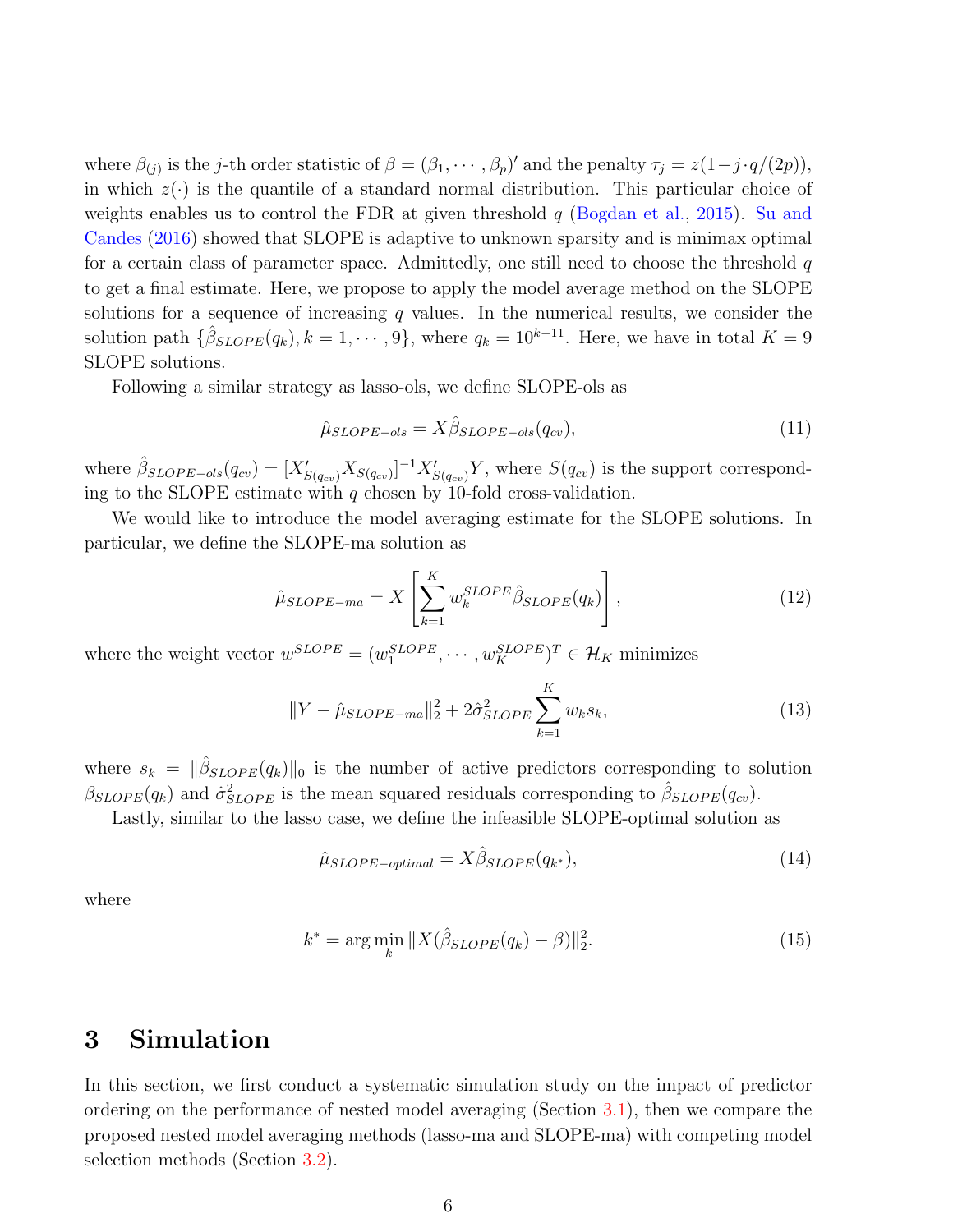<span id="page-6-1"></span>

Figure 1: Relative empirical risk over 1000 repetitions when one factor varies for different predictor ordering in MMA.

#### <span id="page-6-0"></span>3.1 The Impact of Predictor Ordering on Nested Model Averaging

We follow the data generating process as in  $(1)$ . The true parameter  $\beta$  is sparse, with only the first 20 entries nonzero. In particular, we set  $\beta_j = 0$  for  $j > 20$  and  $\beta_j = c \cdot j^{-\delta}$  for  $j = 1, \dots, 20$ , where  $\delta$  is the coefficient decay rate parameter and c is a constant to ensure the target population  $R^2$  value. We generate  $x = \left[x'_{20}, x'_{p-20}\right]'$ , where the 20-dimensional vector  $x_{20}$  and  $(p - 20)$ -dimensional vector  $x_{p-20}$  are independent of each other. Here,  $x_{20} \sim N(0, \Sigma)$  with  $\Sigma_{ij} = \rho + (1 - \rho)1\{i = j\}$ , and  $x_{p-20} \sim N(0, I_{p-20})$  with  $I_{p-20}$  being an  $(p-20)$ -dimensional identity matrix. This represents a compound symmetry (CS) covariance structure among the signals.

Intuitively, the correct ordering of the predictors for model averaging would have the first 20 predictors (all the important ones) appearing before all the noise variables. To be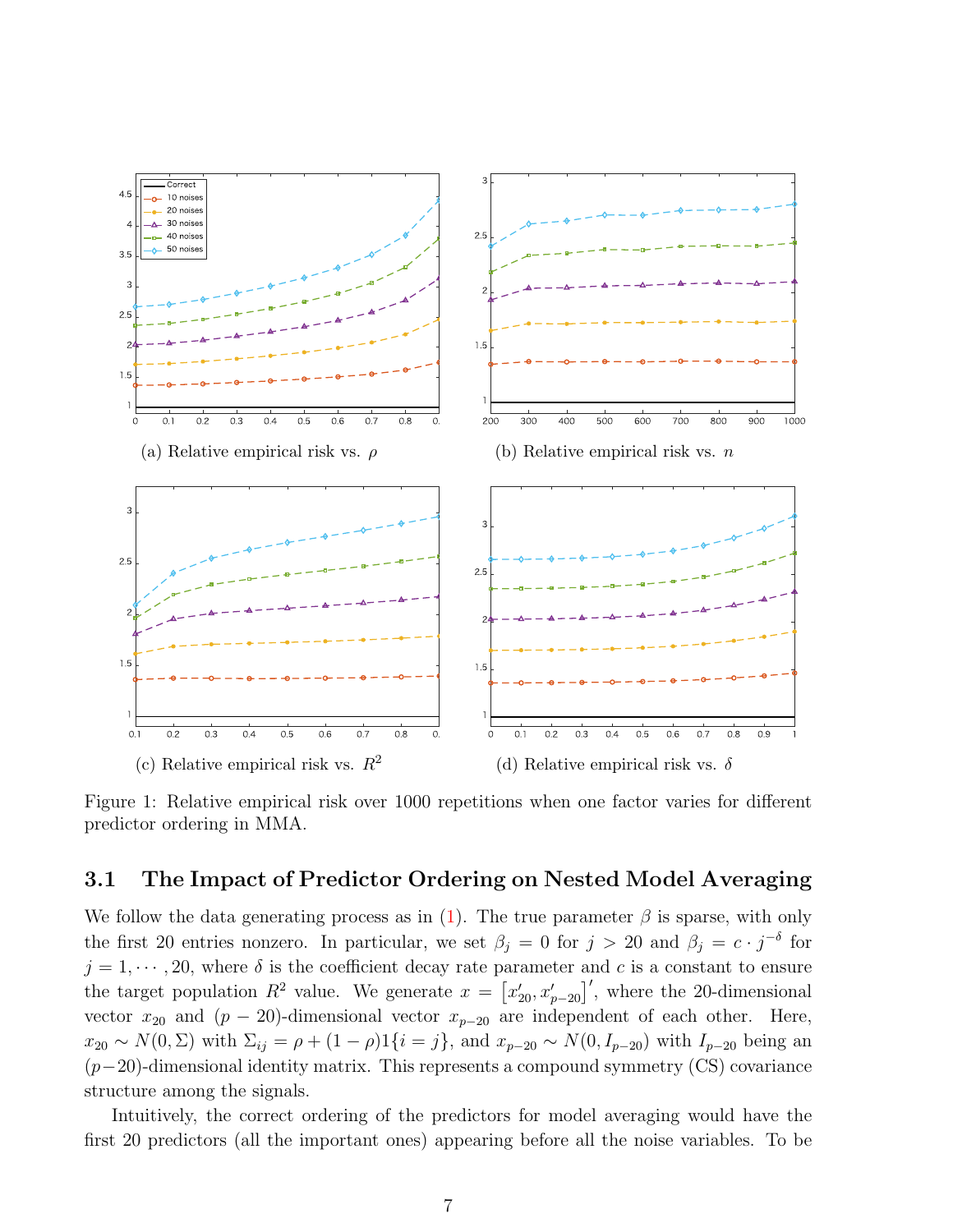more specific, we use "correct ordering" to represent the specific ordering  $(x_1, x_2, \dots, x_p)$ . Next, we evaluate the case where the order is "incorrect". In particular, we now put the first l noise predictors before the 20 important predictors while keeping the order unchanged for the remaining noise variables. For example, when  $l = 10$ , the predictor ordering would be  $(x_{21}, x_{22}, \dots, x_{30}, x_1, x_2, \dots, x_{20}, x_{31}, x_{32}, \dots, x_p)$ . Here, in addition to the correct ordering  $(l = 0)$ , we consider the incorrect orderings corresponding to  $l \in \{10, 20, 30, 40, 50\},\$ respectively.

For each choice of  $l$ , we apply the MMA method [\(Hansen,](#page-13-3) [2007\)](#page-13-3) with the specified ordering and use the mean squared residuals for the full model with all predictors as  $\hat{\sigma}^2$ . The resulting coefficient estimate is denoted by  $\hat{\beta}^{(l)}$ , for  $l = 0, 10, 20, 30, 40,$  and 50. We then calculate the *in-sample loss*  $L_n(\hat{\beta}^{(l)}) = ||X(\hat{\beta}^{(l)} - \beta)||_2^2$ . Each experiment is repeated for 1000 times and the average is interpreted as the *empirical risk*  $\hat{R}_n^{(l)}$ . Lastly, we calculate the *relative empirical risk* of each case relative to  $l = 0$  as  $\hat{R}_n^{(l)} / \hat{R}_n^{(0)}$ .

Regarding the parameter setting, we identify four factors that could affect the relative empirical risk.

- (a) Common correlation coefficient  $\rho$  among important predictors.
- (b) Sample size n.
- (c) The target population  $R^2$  value.
- (d) The coefficient decay rate  $\delta$  for the regression coefficients.

Then, we consider in a total of four experiments. In each experiment, one of the four factors  $\rho$ , n,  $R^2$ , and  $\delta$  is changing, while the remaining factors are fixed according to the following values:  $\rho = 0.1$ ,  $n = 500$ ,  $R^2 = 0.5$ ,  $\delta = 0.5$ . Here, the total number of predictors is fixed at  $p = 150$ . The range of the factors is specified as follows.

- (a)  $\rho \in \{0:0.1:0.9\}$ . Note that throughout this paper, we use  $0:0.1:0.9$  to represent the evenly spaced sequence from 0 to 0.9 with increment 0.1, i.e.,  $\{0, 0.1, 0.2, 0.3, 0.4,$  $0.5, 0.6, 0.7, 0.8, 0.9$ .
- (b)  $n \in \{200:100:1000\}.$
- (c)  $R^2 \in \{0.1 : 0.1 : 0.9\}.$

(d) 
$$
\delta \in \{0: 0.1: 1\}.
$$

The results are summarized in Figure [1,](#page-6-1) panels  $(a)-(d)$ , respectively. It is clear that across all four experiments, putting noise predictors before the important predictors always leads to a larger empirical risk, and the relative empirical risk gets larger as the number of such noise predictors increases. For example, when we have 50 noise variables ordered before the important variables, we can see a three to four-fold increase in the empirical risk, which is quite substantial. This simulation indicates that it is vital that we have a high-quality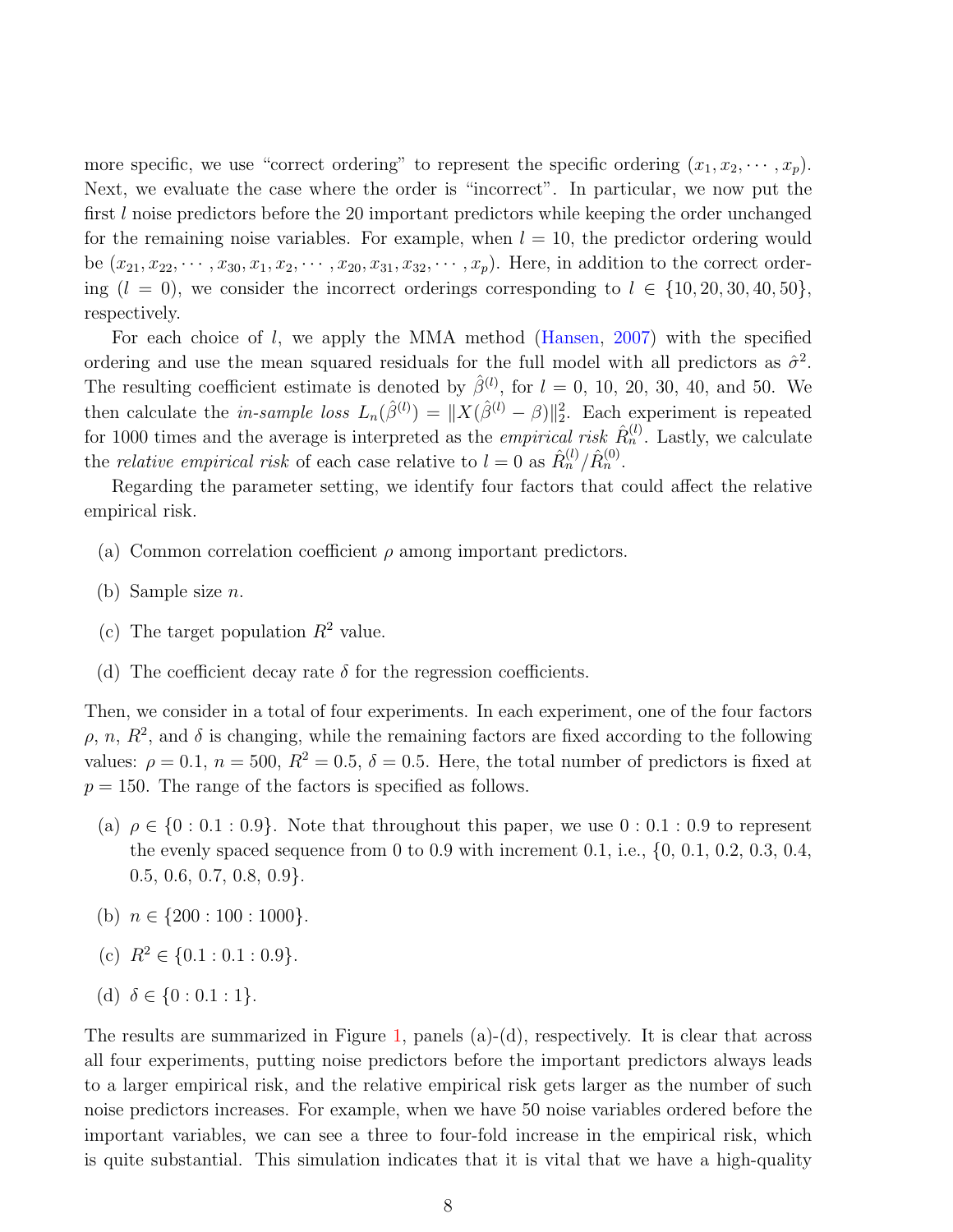ordering in the nested model averaging in order to reduce the empirical risk. Next, we show that the ordering based on the solution paths generated by lasso and SLOPE could lead to great performance under various settings.

#### <span id="page-8-0"></span>3.2 Comparing nested model averaging methods with model selection

In this section, we conduct extensive simulations to evaluate the performance of two model averaging estimators, namely lasso-ma and SLOPE-ma, by comparing them with lasso-ols, SLOPE-ols, lasso-optimal, and SLOPE-optimal. We want to reiterate that lasso-optimal and SLOPE-optimal are oracle-type estimators that are not feasible in practice. By considering the infeasible lasso-optimal and SLOPE-optimal estimates, it is not necessary to consider different tuning parameter selection methods for choosing the best performing solution on the path.

We follow the data generation process as in [\(1\)](#page-2-1). We assume the true parameter  $\beta$  is sparse with only the first s entries nonzero. In particular, we set  $\beta_i = 0$  for  $j > s$  and  $\beta_j = c \times j^{-\delta}$  for  $j = 1 \cdots, s$ , where  $\delta$  is the coefficient decay rate and c is a constant to ensure the target population  $R^2$  value. We generate  $x = \left[x'_s, x'_{p-s}\right]'$ , where the s-dimensional vector  $x_s$  represents the signals and  $(p - s)$ -dimensional vector represents  $x_{p-s}$  the noises. We assume  $x \sim N(0, \Sigma)$  with the following two commonly used correlation structures among the p predictors, including both signals and noises.

- (Compound Symmetry). We assume the correlation among any two predictors is always  $\rho$ , i.e.,  $\Sigma_{ij} = \rho + (1 - \rho)1\{i = j\}$ , for  $i, j = 1, \cdots, p$ .
- (Auto Regressive). We assume the correlation among two predictors decays exponentially as a function of the differences between their indices in absolute value, i.e.,  $\Sigma_{ij} = \rho^{|i-j|}$ , for  $i, j = 1, \cdots, p$ .

In both correlation structures, the parameter  $\rho$  controls the strength of correlation. When we fix the value of  $\rho$ , the compound symmetry correlation structure assumes an overall stronger correlation than the auto regressive structure. We will investigate both correlation structures.

For each correlation structure, we study the impact of sample size n, population  $R^2$ , total number of predictors  $p$ , correlation parameter  $\rho$ , the number of important predictors s and the coefficient decay rate  $\delta$ . In particular, we consider the following six experiments where we vary one factor while keeping the remaining factors fixed according to the following values:  $n = 500$ ,  $R^2 = 0.5$ ,  $p = 600$ ,  $\rho = 0.1$ ,  $s = 100$ , and  $\delta = 0.5$ . The range of the factors are specified as follows.

- (a) Sample size  $n \in \{200 : 100 : 1000\}.$
- (b) The population  $R^2 \in \{0.1 : 0.1 : 0.9\}.$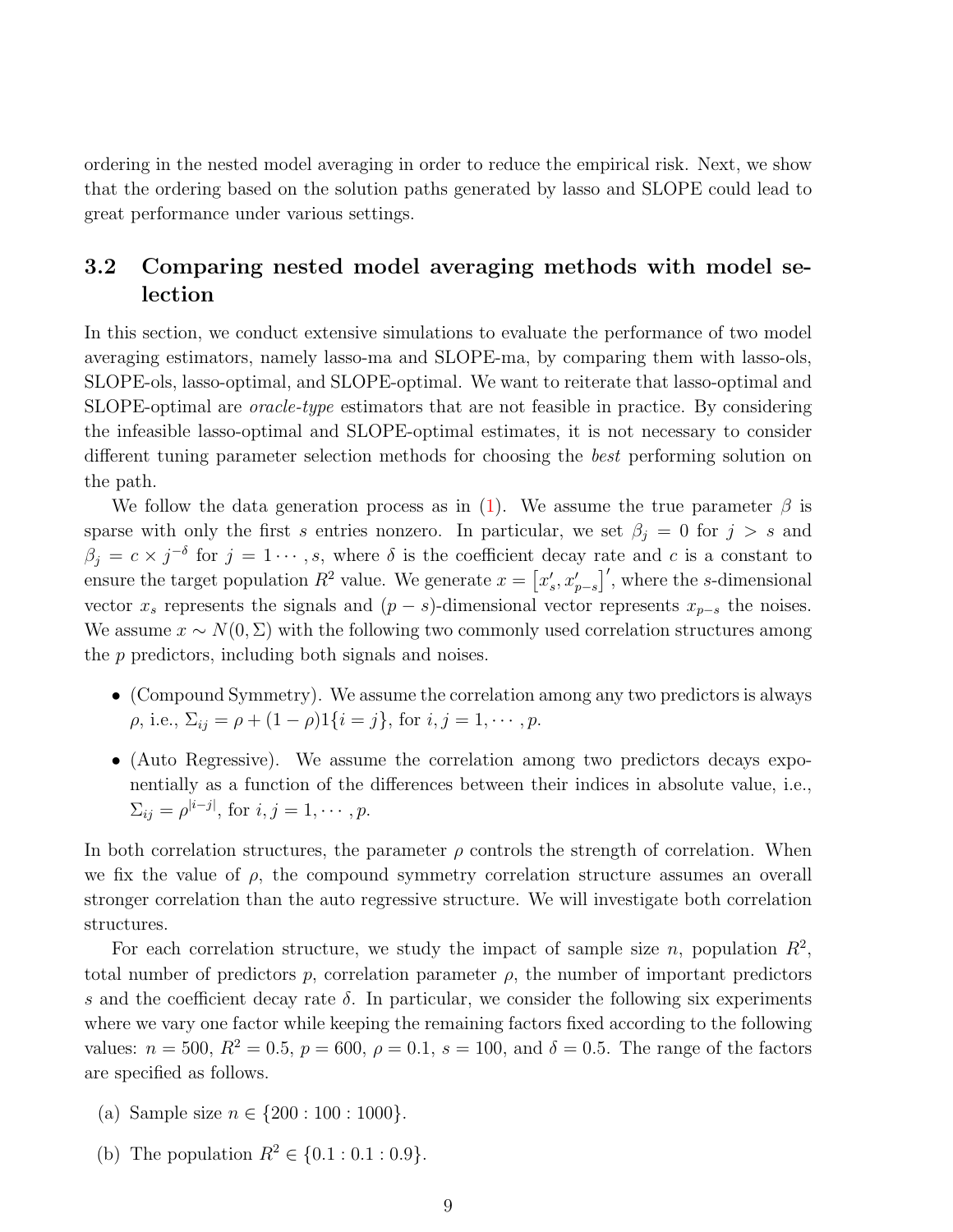- (c) Total number of predictors  $p \in \{200:100:1000\}.$
- (d) Correlation parameter  $\rho \in \{0:0.1:0.9\}.$
- (e) Important predictors number  $s \in \{50:50:500\}.$
- (f) The coefficient decay rate  $\delta \in \{0:0.1:1\}.$

For each experiment and every method, we first calculate the estimate  $\hat{\beta}$  and its corresponding in-sample loss  $L_n(\hat{\beta}) = ||X(\hat{\beta}-\beta)||_2^2$ . Each experiment is repeated for 1000 times and the  $\hat{R}_n^{\text{BLOPE}-\text{obs}}$  interpreted as the *empirical risk*:  $\hat{R}_n^{\text{lasso}-\text{ma}}$ ,  $\hat{R}_n^{\text{SLOPE}-\text{ma}}$ ,  $\hat{R}_n^{\text{lasso}-\text{obs}}$ ,  $\hat{R}_n^{\text{SLOPE}-\text{obs}}$ ,  $\hat{R}^{lasso-optimal}_n$  and  $\hat{R}^{SLOPE-optimal}_n$ .

Table 1: The average mean squared prediction error

<span id="page-9-0"></span>

|     | $tr_n$ lasso-cv          | lass-ols     | lasso-ma     | SLOPE-cv     | SLOPE-ols    | SLOPE-ma     |
|-----|--------------------------|--------------|--------------|--------------|--------------|--------------|
|     | $0.3\quad 163.76(0.2)$   | 169.45(0.29) | 162.51(0.2)  | 172.37(0.19) | 166.68(0.23) | 172.48(0.2)  |
|     | $0.4$ 160.58 $(0.19)$    | 164.49(0.25) | 158.8(0.19)  | 168.82(0.19) | 162.42(0.21) | 168.63(0.19) |
|     | $0.5 \quad 159.03(0.23)$ | 162.24(0.27) | 156.85(0.23) | 166.4(0.23)  | 159.95(0.25) | 166.27(0.23) |
|     | $0.6$ 157.91 $(0.29)$    | 160.48(0.31) | 155.55(0.29) | 164.57(0.28) | 158.51(0.3)  | 164.33(0.28) |
|     | $0.7 \quad 156.13(0.35)$ | 157.96(0.36) | 154.02(0.34) | 162.88(0.34) | 157.2(0.36)  | 162.66(0.34) |
| 0.8 | 156.03(0.47)             | 157.17(0.48) | 154.48(0.46) | 163.2(0.44)  | 157.93(0.47) | 163.04(0.45) |
|     | $0.9 \quad 153.38(0.65)$ | 154.22(0.66) | 152.4(0.64)  | 160.55(0.61) | 156.02(0.65) | 160.4(0.62)  |

The number of repetitions is 500 for various training proportions. The standard errors are in parentheses.

The results of the six experiments are summarized in Figures [2](#page-15-0) and [3](#page-16-0) for the Auto Regressive and Compound Symmetry correlation settings, respectively. For each setting, panels (a)-(f) correspond to the corresponding experiment. We have the following observations.

First, we focus on the Auto Regressive correlation setting in Figure [2.](#page-15-0) The following observations are made.

- Across almost all parameter combinations considered, the model averaging based methods (lasso-ma and SLOPE-ma) improve over their model selection counterparts (lassools and SLOPE-ols), respectively. Sometimes, the improvement could be quite substantial. For example, the empirical risk of SLOPE-ma is less than one third of that of SLOPE-ols in panel (b) when  $R^2 = 0.1$ .
- It is worth noting that the model averaging methods (lasso-ma and SLOPE-ma) even outperforms the infeasible model selection methods (lasso-optimal and SLOPEoptimal) for some of the settings. This shows that the process of model averaging improves over any individual estimate uniformly. We would like to provide some intu-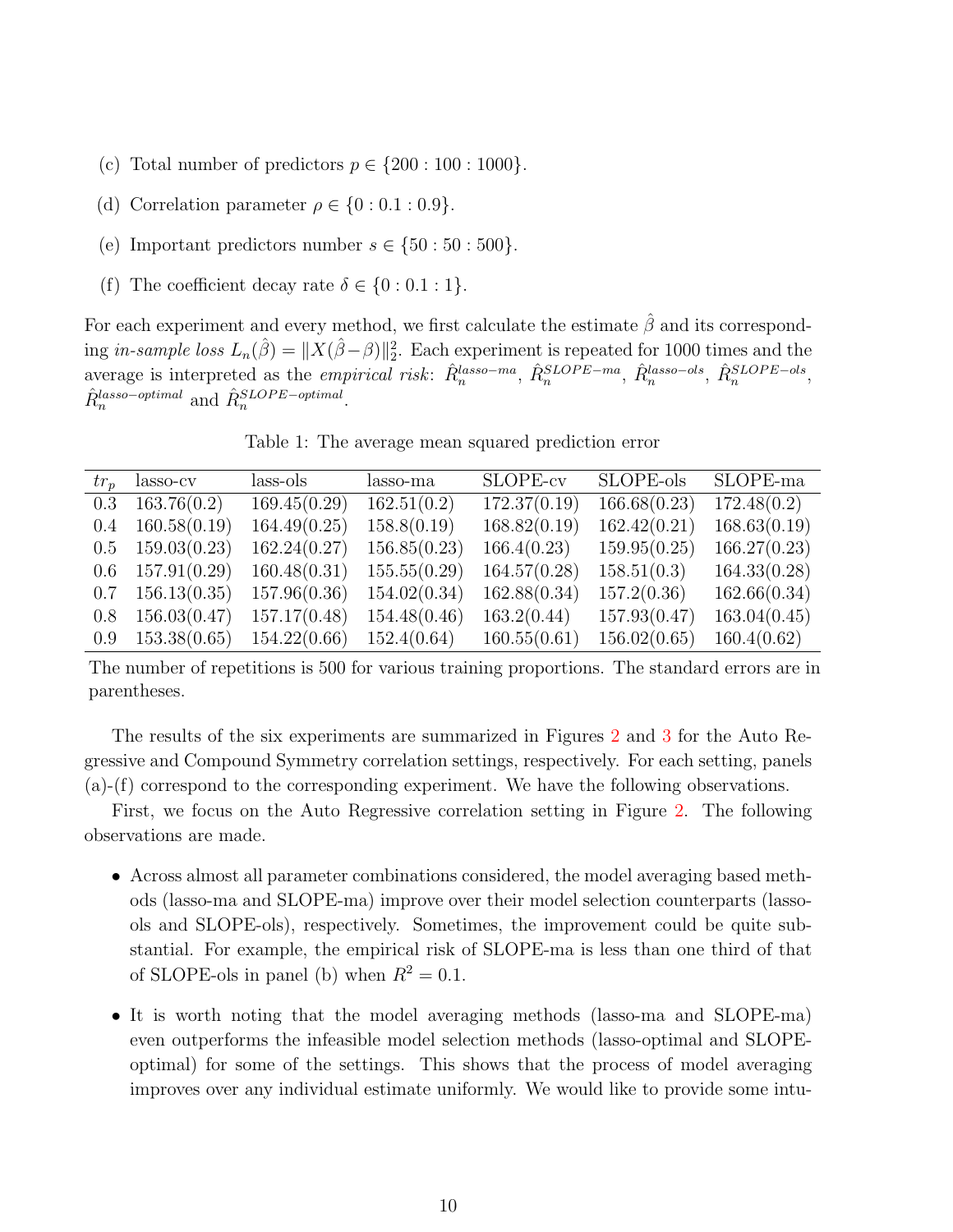itions as follows. Suppose  $\beta$  is known, we have

$$
\min_{k} \|X(\hat{\beta}_{lasso}(\lambda_k) - \beta)\|_2^2 = \min_{w^{lasso}} \sum_{k=1}^{K} w_k^{lasso} \|X(\hat{\beta}_{lasso}(\lambda_k) - \beta)\|_2^2
$$

$$
\geq \min_{w^{lasso}} \|X(\sum_{k=1}^{K} w_k^{lasso} \hat{\beta}_{lasso}(\lambda_k) - \beta)\|_2^2.
$$

Indeed, the candidate space in which we search the lasso-ma solution  $\hat{\mu}_{lasso-mn}$  is not restricted on but includes all the solutions of the lasso solution path. Consequently,  $\hat{\mu}_{lasso-ma}$  has potential to over-perform the lasso-optimal solution  $\hat{\mu}_{lasso-optimal}$ . Obviously, the SLOPE-optimal solution

 $\hat{\mu}_{SLOPE-optimal}$  is in the same situation. The theoretical analysis of the comparison between the ma solutions and the corresponding infeasible optimal solutions is out of our scope. As a relative result, [Hansen](#page-13-12) [\(2014\)](#page-13-12) showed that the OLS solution of any single linear models has a larger risk than that of the MMA.

- Another interesting finding is that the lasso-ols does not behave well throughout the six experiments, possibly because the number of important predictors is relatively large compared with the dimensionality and the correlation among predictors is substantial, which may violate the irrepresentable condition required for model selection consistency of lasso [\(Zhao and Yu,](#page-14-3) [2006\)](#page-14-3).
- Regarding the two model averaging methods, lasso-ma and SLOPE-ma perform similarly in panel (b). SLOPE-ma outperforms lasso-ma for panels (a), (c) and (e). From panel (d), lasso-ma outperforms SLOPE-ma when the correlation parameter  $\rho$  is small, and SLOPE-ma has a smaller empirical risk than that of lasso-ma when  $\rho$  is large. From panel (f), lasso-ma can reduce the empirical risk to a smaller level than SLOPE-ma when the coefficient decay rate  $\delta$  is large. This is intuitive as lasso tends to work better when the problem is sparser.

Let's now move to the corresponding risk for the Compound Symmetry correlation case presented in Figure [3.](#page-16-0) To avoid repetition, we will only highlight the new findings under this scenario.

- Generally speaking, lasso-ma has a much worse performance compared with the corresponding setting under the Auto Regressive scenario. One possible reason is that the irrepresentable condition, required for achieving model selection consistency for lasso, is not satisfied under the Compound Symmetry correlation setting. Because of this, the variable ordering from the lasso solution path may not be the correct ordering, therefore impacting the behavior according to Section [3.1.](#page-6-0)
- SLOPE-ma along with SLOPE-optimal are the best performing methods across nearly all settings. SLOPE-ma performs slightly better than SLOPE-optimal in panels (d) and (f) when the correlation is 0 and when the decay parameter  $\delta = 1$ , respectively.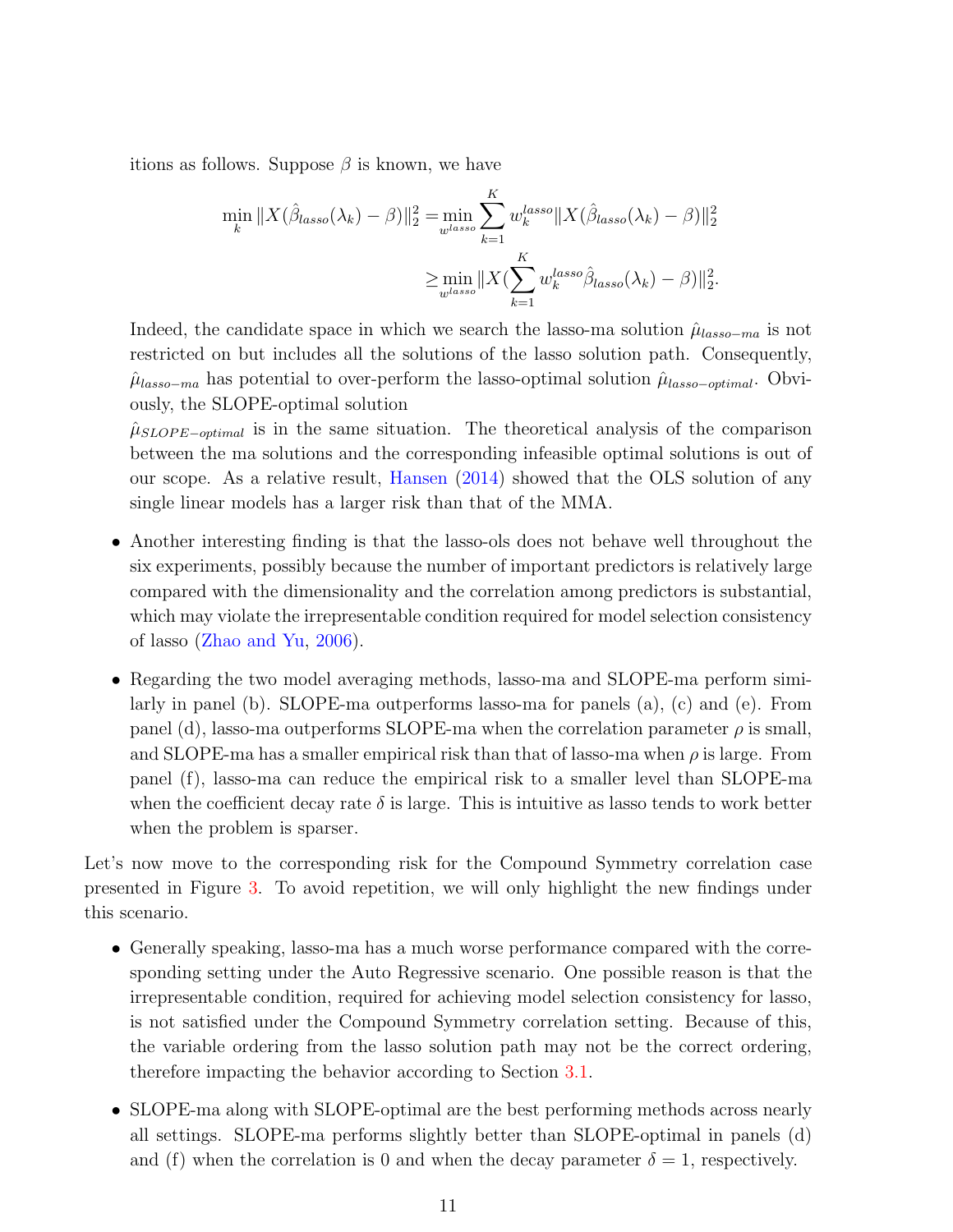This array of simulation experiments show that the model averaging methods tend to improve over the model selection methods. Choosing between lasso-ma and SLOPE-ma would mainly depend on the correlation structure among predictors and the coefficient distributions.

### <span id="page-11-0"></span>4 Real Data Analysis

In this section, we investigate the behaviors of the proposed methods via a crime data set [\(Adams,](#page-12-8) [1992;](#page-12-8) [Redmond and Baveja,](#page-13-13) [2002\)](#page-13-13). The data set combines socioeconomic data from the 1990 US Census, law enforcement data from the 1990 US LEMAS survey, and crime data from the 1995 FBI UCR. It was downloaded from the UCI Machine Learning Repository at <http://archive.ics.uci.edu/ml/datasets/communities+and+crime>. The goal is to predict the Per Capita Violent Crimes using covariates involving the community, such as the percent of the population considered urban, and the median family income, and involving law enforcement, such as per capita number of police officers, and percent of officers assigned to drug units. The per capita violent crimes variable was calculated using population and the sum of crime variables considered violent crimes in the United States: murder, rape, robbery, and assault.

We first remove the covariates that have missing values, leaving us with  $p = 99$  covariates and  $n = 1,994$  observations in total. Next, we randomly split the data into a training set  $(n_{tr}$  observations) and test sets  $(n_{te}$  observations) with their sizes to be specified. Let lassocv and slope-cv denote the original lasso and slope methods whose tuning parameter  $\lambda$  is selected by 10-fold cross-validation. For each of the six methods (lasso-cv, lasso-ols, lassoma, slope-cv, slope-ols, slope-ma), we obtain the estimate  $\hat{\beta}$  of the regression coefficients using the training set and calculate the following mean squared prediction error on the test set.

$$
MSPE_{\hat{\beta}} = \frac{1}{n_{te}} \sum_{i=1}^{n_{te}} (Y_i^{(te)} - \hat{\beta}^T X_i^{(te)})^2.
$$
 (16)

We vary the training proportion  $tr$  from 0.3 to 0.9 with increment 0.1. Then, we set  $n_{tr} = [n \times tr]$  and  $n_{te} = n - n_{tr}$ . The average and standard error among 500 repetitions are reported in Table [1.](#page-9-0)

From Table [1,](#page-9-0) it is clear that under most training proportions, the model averaging based method lasso-ma leads to the smallest MSPE across all training proportions. It is worth noting that lasso-ols has an inflated MSPE compared with lasso-cv, while SLOPEols's MSPE is smaller than that of SLOPE-cv. One possible explanation is that lasso-cv tends to select more predictors than SLOPE-cv, resulting in the ols setup unstable for lasso-ols.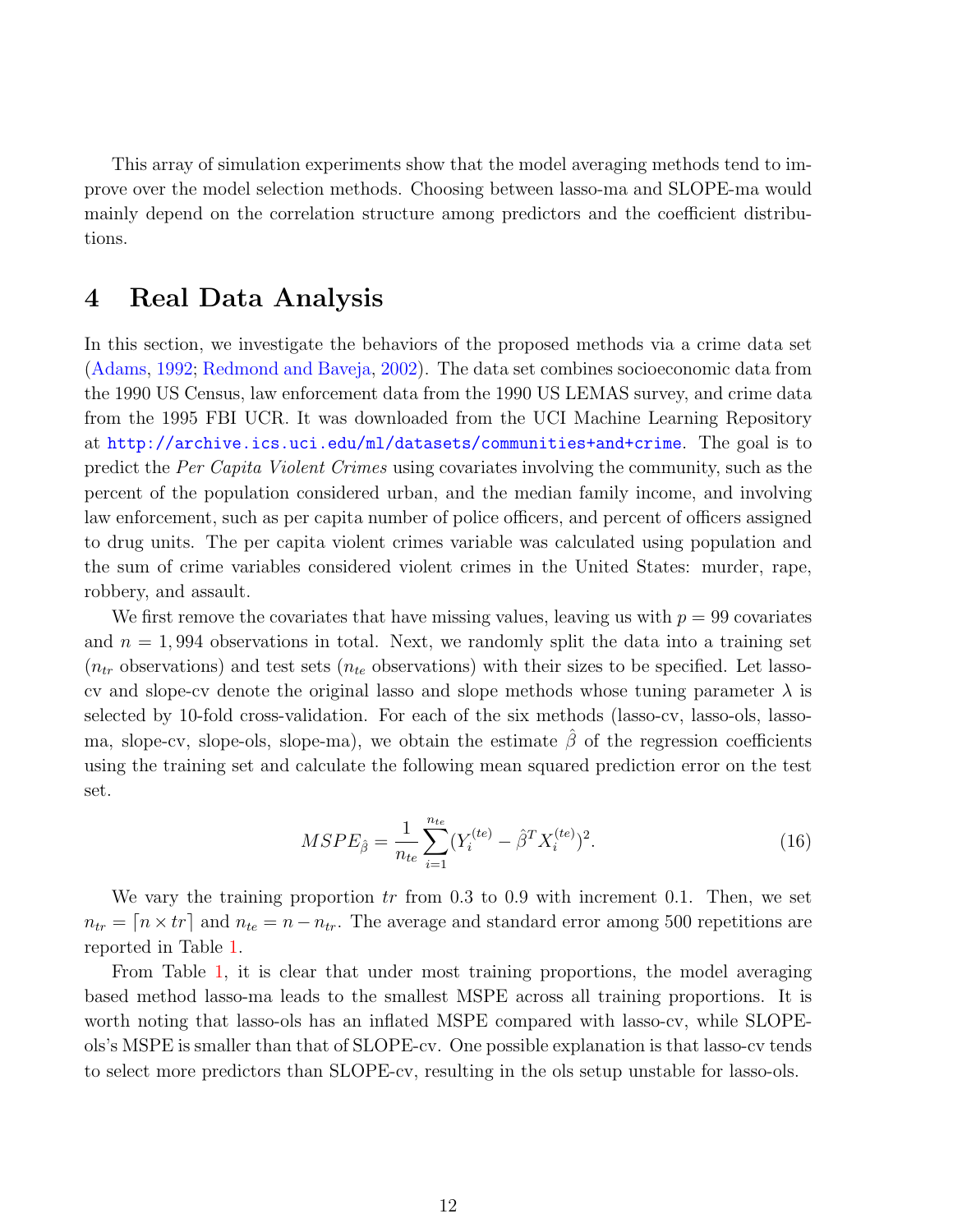### <span id="page-12-6"></span>5 Discussion

In this paper, we provide two nested model averaging methods, namely lasso-ma and SLOPEma, for high-dimensional linear regression. By taking advantage of the high-quality ordering of lasso and SLOPE solution paths, we show the nested model averaging estimators works well across a wide range of simulated scenarios and a real data set. We also conducted a detailed simulation study to quantify the impact of predictor ordering on the performance of nested model averaging.

There are a few open questions. First, it would be interesting to study the impact of predictor ordering from a theoretical perspective. In particular, we would like to quantify how the in-sample loss and the risk change as a function of the incorrect degree of the predictor ordering. Second, the proposed methodology can be easily extended to more general models, including the generalized linear models and Cox model. Another appealing direction is to develop the theoretical properties of lasso-ma and SLOPE-ma. Lastly, model averaging with other types of solution path algorithms (e.g., step-wise regression, forward regression) are worth further investigation in the regime of high-dimensional regression.

## References

- <span id="page-12-8"></span>Terry K Adams. 1992. Census of Population and Housing, 1990 [United States]: Extract Data. Inter-University Consortium for Political and Social Research.
- <span id="page-12-7"></span>Alexandre Belloni and Victor Chernozhukov. 2013. Least squares after model selection in high-dimensional sparse models. *Bernoulli* 19, 2 (2013), 521–547.
- <span id="page-12-2"></span>Ma lgorzata Bogdan, Ewout Van Den Berg, Chiara Sabatti, Weijie Su, and Emmanuel J Candès. 2015. SLOPE - adaptive variable selection via convex optimization. The Annals of Applied Statistics 9, 3 (2015), 1103–1140.
- <span id="page-12-0"></span>Peter Bühlmann and Sara Van De Geer. 2011. Statistics for high-dimensional data: methods, theory and applications. Springer Science & Business Media.
- <span id="page-12-3"></span>Jiahua Chen and Zehua Chen. 2008. Extended Bayesian information criteria for model selection with large model spaces. Biometrika 95, 3 (2008), 759–771.
- <span id="page-12-4"></span>X. Cheng and B. E. Hansen. 2015. Forecasting with factor-augmented regression: A frequentist model averaging approach. Journal of Econometrics 186, 2 (2015), 280–293.
- <span id="page-12-5"></span>Gerda Claeskens and Nils Lid Hjort. 2008. Model selection and model averaging. Technical Report. Cambridge University Press.
- <span id="page-12-1"></span>Jianqing Fan and Runze Li. 2001. Variable selection via nonconcave penalized likelihood and its oracle properties. Journal of the American statistical Association 96, 456 (2001), 1348–1360.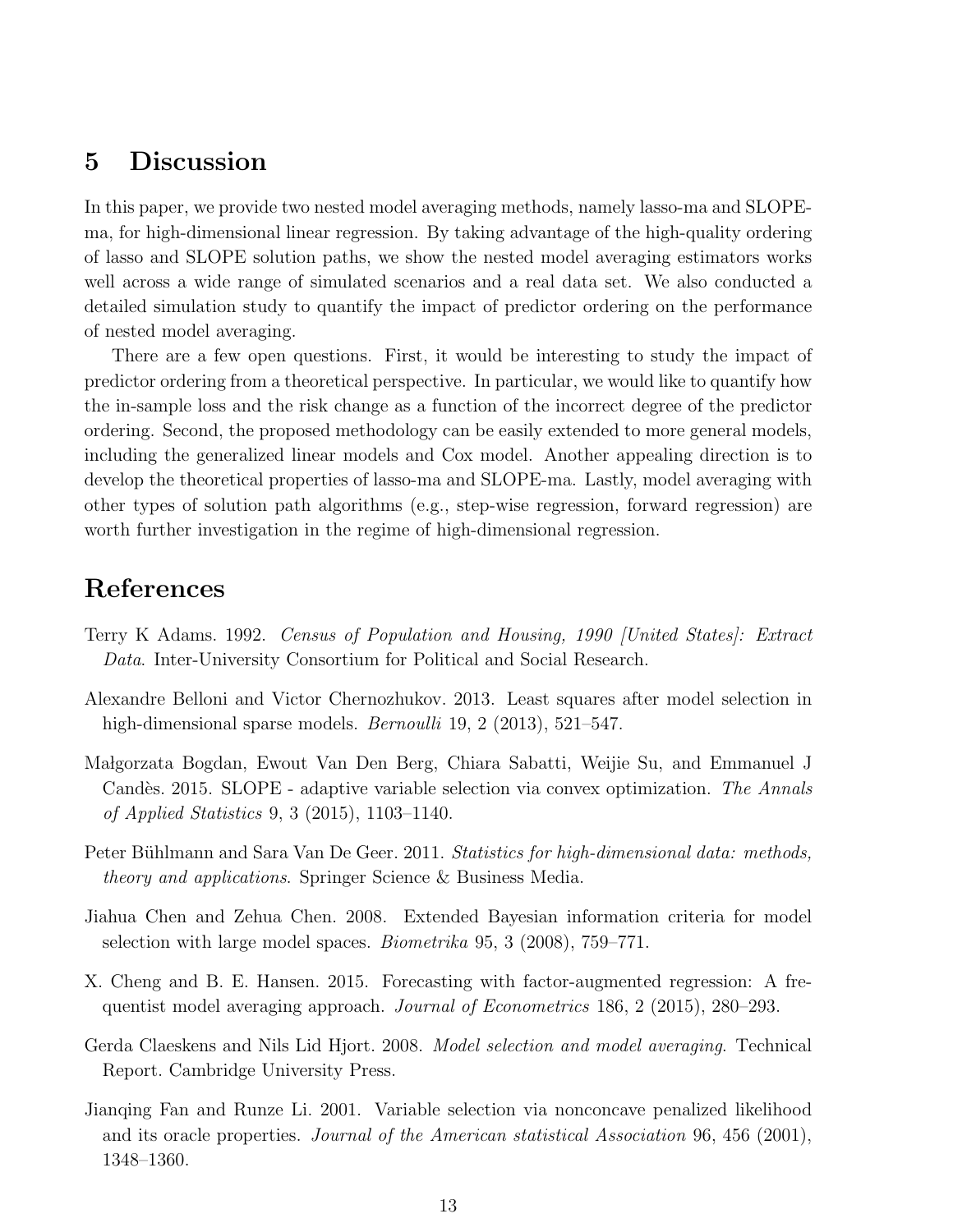- <span id="page-13-0"></span>Jianqing Fan and Jinchi Lv. 2010. A selective overview of variable selection in high dimensional feature space. Statistica Sinica 20, 1 (2010), 101.
- <span id="page-13-1"></span>Yingying Fan and Cheng Yong Tang. 2013. Tuning parameter selection in high dimensional penalized likelihood. Journal of the Royal Statistical Society: Series B (Statistical Methodology) 75, 3 (2013), 531–552.
- <span id="page-13-6"></span>Yang Feng, Qingfeng Liu, and Ryo Okui. 2020. On the sparsity of Mallows model averaging estimator. Economics Letters 187 (2020), 108916. [https://doi.org/10.1016/j.](https://doi.org/10.1016/j.econlet.2019.108916) [econlet.2019.108916](https://doi.org/10.1016/j.econlet.2019.108916)
- <span id="page-13-2"></span>Yang Feng and Yi Yu. 2018. The restricted consistency property of leave-n-v-out crossvalidation for high-dimensional variable selection. Statistica Sinica (2018), to–appear.
- <span id="page-13-11"></span>Jerome Friedman, Trevor Hastie, and Rob Tibshirani. 2009. glmnet: Lasso and elastic-net regularized generalized linear models. R package version 1, 4 (2009).
- <span id="page-13-3"></span>Bruce E Hansen. 2007. Least squares model averaging. Econometrica 75, 4 (2007), 1175– 1189.
- <span id="page-13-12"></span>B. E. Hansen. 2014. Model averaging, asymptotic risk, and regressor groups. *Quantitative* Economics 5, 3 (2014), 495–530.
- <span id="page-13-7"></span>G. Kuersteiner and R. Okui. 2010. Constructing Optimal Instruments by First-Stage Prediction Averaging. Econometrica 78, 2 (2010), 697–718.
- <span id="page-13-4"></span>Qingfeng Liu and Ryo Okui. 2013. Heteroscedasticity-robust Cp model averaging. The Econometrics Journal 16, 3 (2013), 463–472.
- <span id="page-13-5"></span>Qingfeng Liu, Ryo Okui, and Arihiro Yoshimura. 2016. Generalized least squares model averaging. Econometric Reviews 35, 8-10 (2016), 1692–1752.
- <span id="page-13-9"></span>Qingfeng Liu, Qingsong Yao, and Guoqing Zhao. 2020. Model averaging estimation for conditional volatility models with an application to stock market volatility forecast. Journal of Forecasting online first (2020). <https://doi.org/10.1002/for.2659>
- <span id="page-13-8"></span>Xun Lu and Liangjun Su. 2015. Jackknife model averaging for quantile regressions. Journal of Econometrics 188, 1 (2015),  $40 - 58$ . [https://doi.org/10.1016/j.jeconom.2014.](https://doi.org/10.1016/j.jeconom.2014.11.005) [11.005](https://doi.org/10.1016/j.jeconom.2014.11.005)
- <span id="page-13-10"></span>Enrique Moral-Benito. 2015. Model averaging in economics: An overview. Journal of Economic Surveys 29, 1 (2015), 46–75.
- <span id="page-13-13"></span>Michael Redmond and Alok Baveja. 2002. A data-driven software tool for enabling cooperative information sharing among police departments. European Journal of Operational Research 141, 3 (2002), 660–678.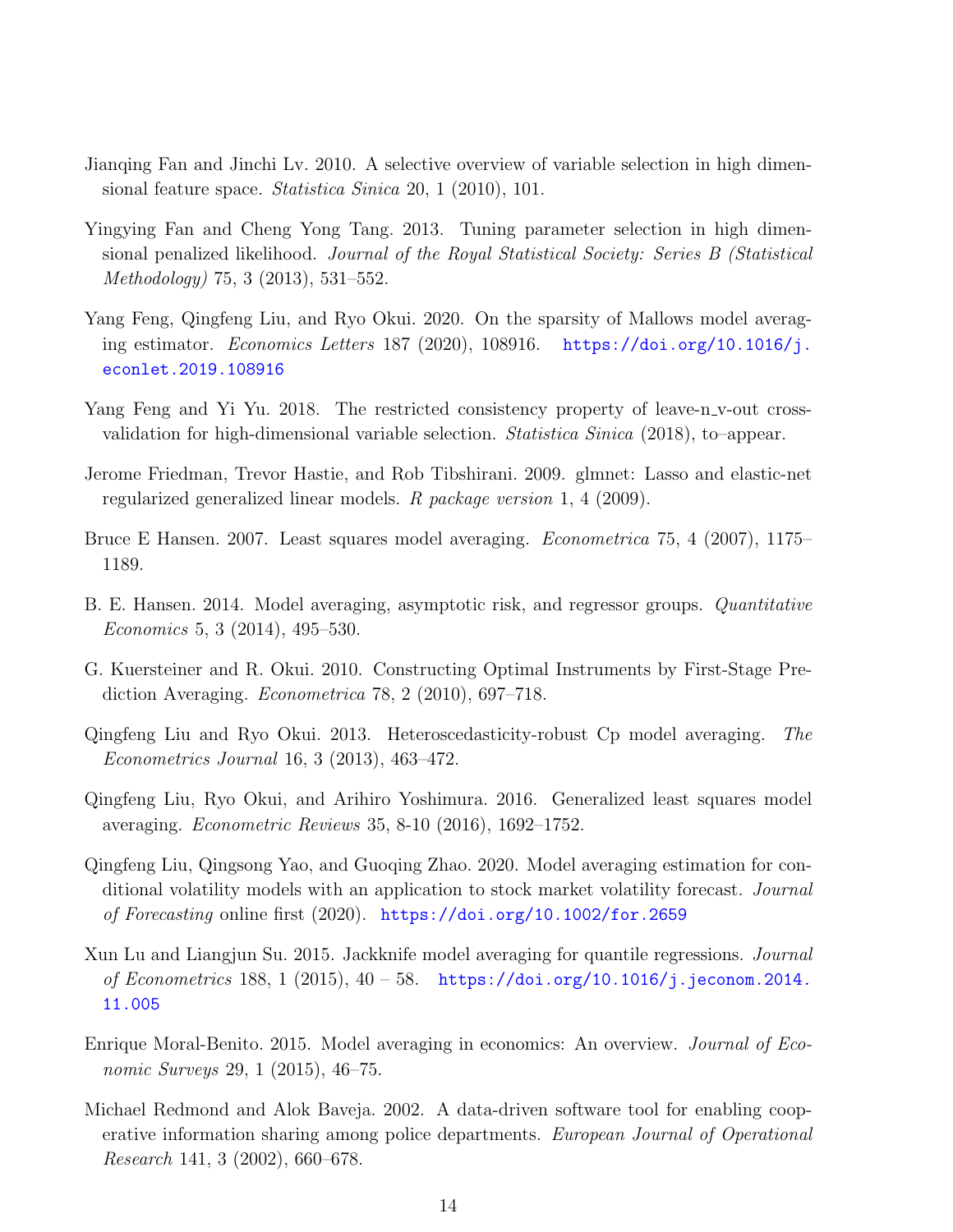- <span id="page-14-7"></span>Mark FJ Steel. 2017. Model averaging and its use in economics. arXiv preprint arXiv:1709.08221 (2017).
- <span id="page-14-8"></span>Weijie Su, Małgorzata Bogdan, and Emmanuel Candes. 2017. False discoveries occur early on the lasso path. The Annals of statistics 45, 5 (2017), 2133–2150.
- <span id="page-14-9"></span>Weijie Su and Emmanuel Candes. 2016. SLOPE is adaptive to unknown sparsity and asymptotically minimax. The Annals of Statistics 44, 3 (2016), 1038–1068.
- <span id="page-14-0"></span>Robert Tibshirani. 1996. Regression shrinkage and selection via the lasso. Journal of the Royal Statistical Society: Series B (Methodological) 58, 1 (1996), 267–288.
- <span id="page-14-4"></span>Martin J Wainwright. 2009. Sharp thresholds for High-Dimensional and noisy sparsity recovery using  $\ell_1$ -Constrained Quadratic Programming (Lasso). IEEE transactions on information theory 55, 5 (2009), 2183–2202.
- <span id="page-14-5"></span>Alan TK Wan, Xinyu Zhang, and Guohua Zou. 2010. Least squares model averaging by Mallows criterion. Journal of Econometrics 156, 2 (2010), 277–283.
- <span id="page-14-2"></span>Cun-Hui Zhang. 2010. Nearly unbiased variable selection under minimax concave penalty. The Annals of statistics 38, 2 (2010), 894–942.
- <span id="page-14-6"></span>Xinyu Zhang, Dalei Yu, Guohua Zou, and Hua Liang. 2016. Optimal model averaging estimation for generalized linear models and generalized linear mixed-effects models. J. Amer. Statist. Assoc. 111, 516 (2016), 1775–1790.
- <span id="page-14-3"></span>Peng Zhao and Bin Yu. 2006. On model selection consistency of Lasso. *Journal of Machine* learning research 7, Nov (2006), 2541–2563.
- <span id="page-14-1"></span>Hui Zou. 2006. The adaptive lasso and its oracle properties. Journal of the American statistical association 101, 476 (2006), 1418–1429.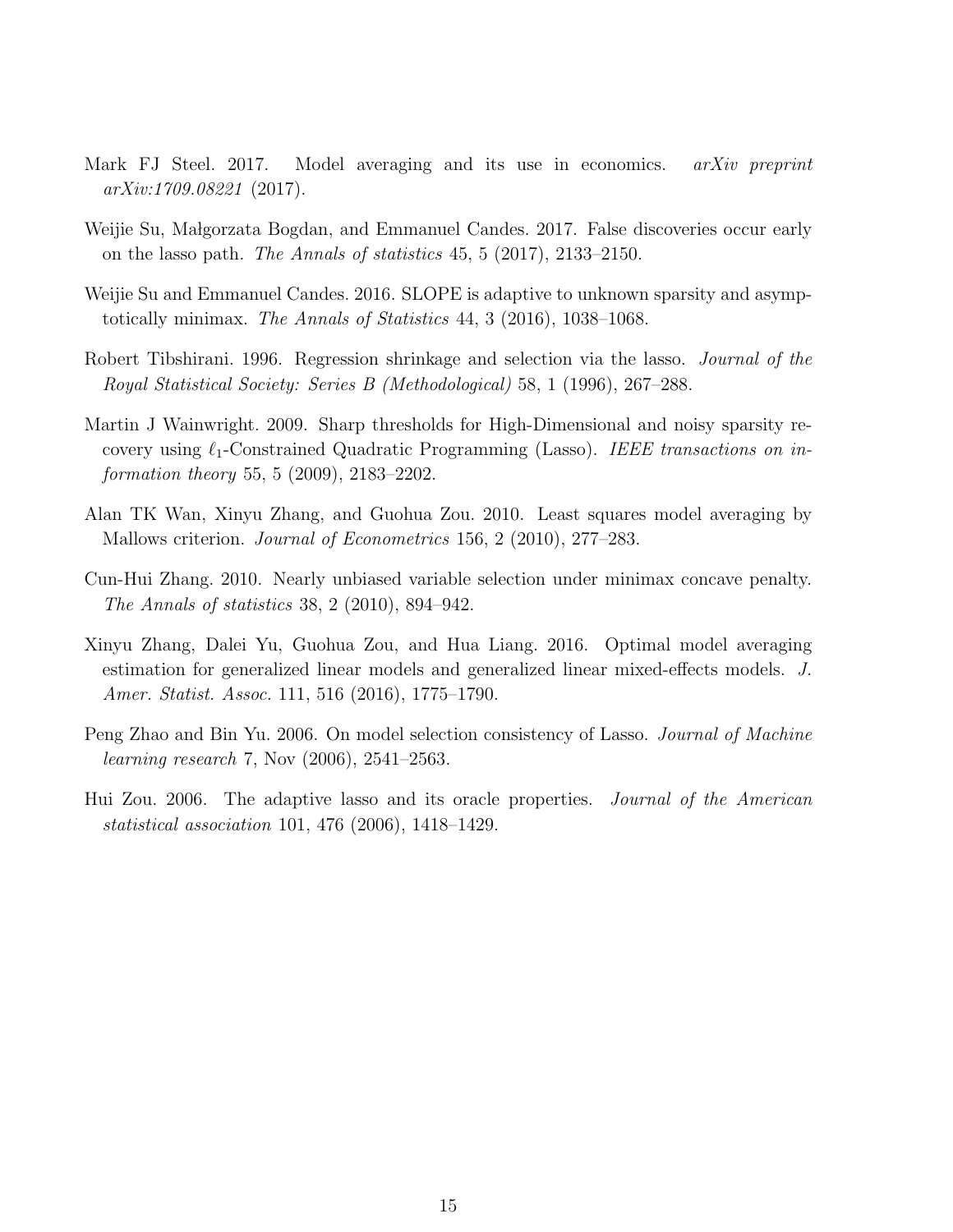<span id="page-15-0"></span>

Figure 2: Empirical risk over 1000 repetitions under the Auto Regressive correlation structure.